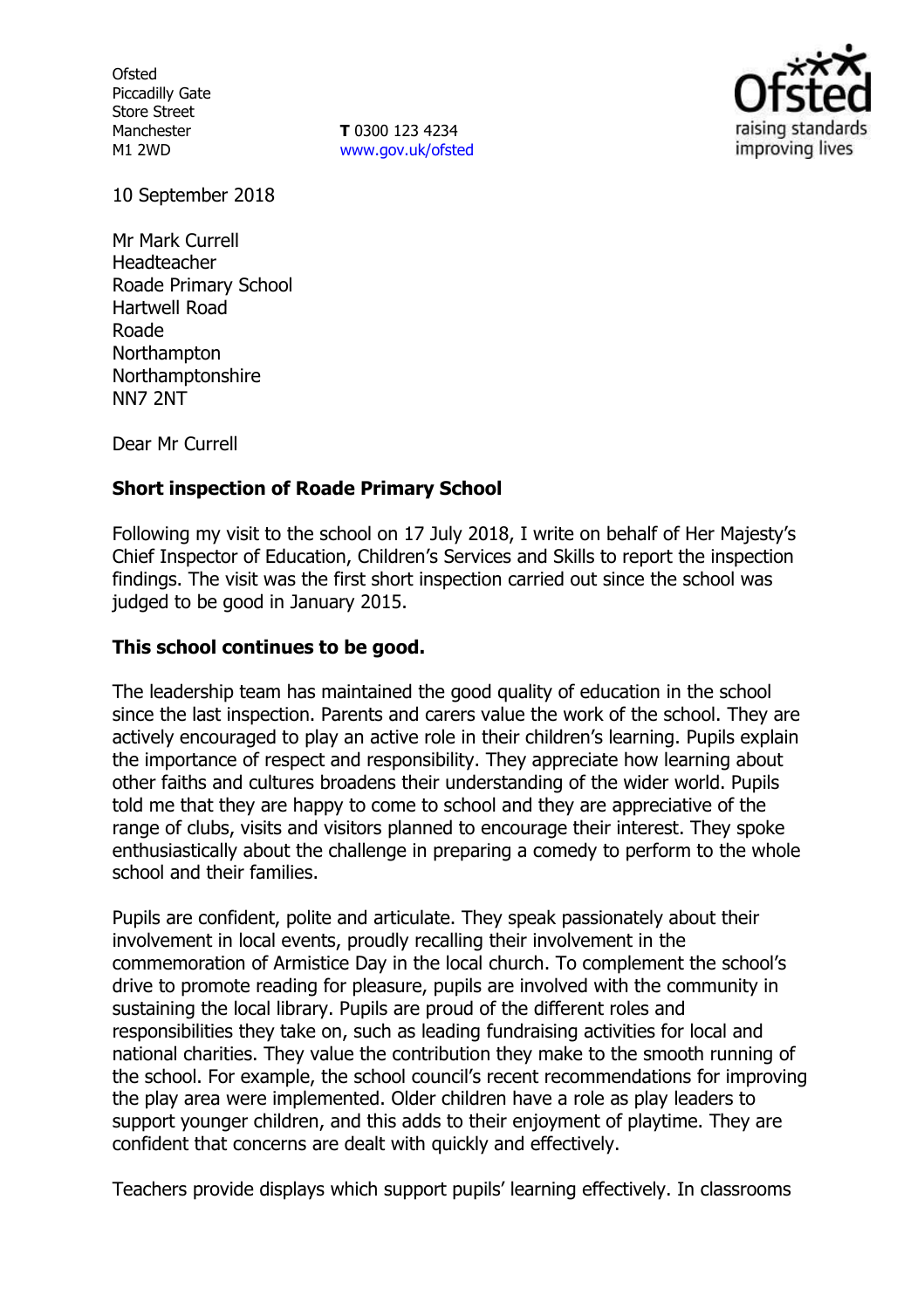

and around the school, pupils' work is celebrated and presented to a high standard. Pupils speak highly of the staff. One pupil said: 'Our relationships with teachers are important. They work at it and really help us.' Pupils are motivated learners. They told me that they enjoy the opportunity to challenge themselves.

Displays around the school remind pupils of its core values. Individuals' endeavours and achievements through such activities as sport and music are celebrated. One pupil said: 'We are encouraged to have a go. It doesn't matter if you get it wrong. That's part of learning.' You have fostered positive relationships with parents, carers and members of the local community, who speak highly of your leadership of the school. One parent said, 'This is an awesome school. Teachers really know the children well.'

The governing body provides effective support to the school. Governors have a range of relevant skills and experience to support the work of the school. Governors have an understanding of their roles and responsibilities. They are enthusiastic and highly motivated to ensure that the school further improves. The governing body has ensured that governors are well trained and receive professional development in their role. They make regular visits to check on the school's work towards meeting its priorities.

Since the last inspection, you have identified key areas requiring further improvement. You have ensured that staff have higher expectations of what pupils can achieve in lessons. You have introduced an effective tracking system and senior leaders check progress, through regular meetings, so they can improve the quality of teaching. Where pupils need to catch up, you provide additional support swiftly.

Over time, you have developed your team's confidence, knowledge and skills through coaching opportunities. As a skilful leader, you know that such opportunities need adapting to ensure that the team's expertise continues to grow. You have ensured that teachers have opportunities to share their expertise, ideas and knowledge with each other.

In order to improve teaching and learning, you have successfully introduced to the school a bespoke approach to teaching reading to develop pupils' skills in deeper analysis of texts. You have also introduced an approach to teaching mathematics in key stage 1 and key stage 2 to develop pupils' reasoning skills. These recently introduced refinements are not fully embedded.

During our tour of the school, we noted that in some classes in key stage 1 and 2, teachers were not designing tasks with sufficient challenge to ensure that the most able pupils, including the most-able disadvantaged pupils, make the progress of which they are capable in mathematics and writing.

# **Safeguarding is effective.**

You have ensured that all safeguarding arrangements are fit for purpose. Highquality, detailed records show that you manage concerns swiftly and understand the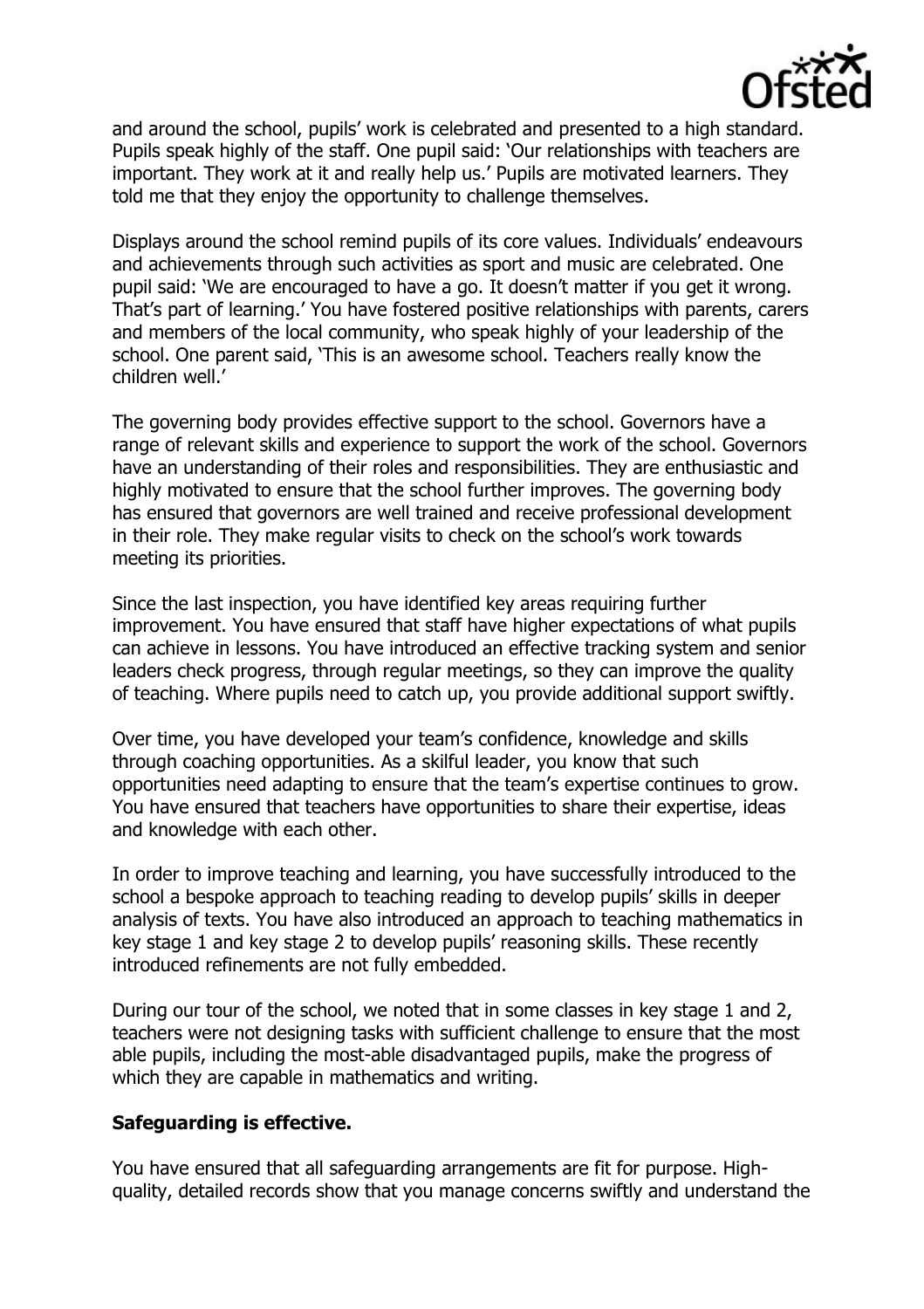

procedures for referring pupils to other agencies where there is concern. You manage complex cases with competence. You use your breadth of knowledge well to engage a range of external support to meet pupils' needs. The school's systems and procedures are robust.

Leaders, including members of the governing body, maintain a robust safeguarding culture across the school. Staff receive timely and up-to-date training in child protection. They are knowledgeable about their responsibilities. They are vigilant and confident to report if they have a concern that a pupil may be at risk.

The school administrator ensures that all the appropriate checks on staff, volunteers and visitors are made to support the safety of the school and the pupils and to meet statutory requirements. Your record-keeping is well organised and records are kept securely. Members of the governing body make thorough checks on all safeguarding practices. Policies are reviewed and updated regularly.

Most parents spoken with, and most of those who completed Ofsted's online questionnaire, Parent View, agreed that their children are happy to come to school and feel secure. Pupils feel safe and receive regular reminders about keeping safe online. They know how the school keeps them safe. They receive visitors to support the work of the school such as the Life Education Bus, the police and the National Society for the Prevention of Cruelty to Children.

# **Inspection findings**

- Recently, you introduced a system for teachers to assess pupils' attainment and progress at key points through the year. Your latest assessment information shows that the majority of pupils are achieving standards at least in line with expectations for their age in reading, writing and mathematics.
- You and other leaders have introduced a bespoke approach to the teaching of reading across the school. You recognised that some pupils who had performed strongly in reading in key stage 1 went on to perform less well in key stage 2. You identified that, at key stage 1, the proportion of disadvantaged pupils meeting the expected standard and the proportion of disadvantaged pupils working at greater depth in reading was below the national average, in 2017. You are determined that the approach taken to teaching reading will help pupils develop and refine skills in analysing texts and answering questions.
- Together we observed evidence in school that where this bespoke approach is being applied effectively the necessary skills in reading are being developed well. For example, in key stage 1, we observed a teacher reading a book to a class whilst skilfully prompting debate about the book's content. Pupils were effectively drawing on their knowledge and understanding to communicate empathy with the characters in the story and drawing on the text to persuade others of their opinions. We noted that not all staff are delivering the programme with the desired fluency and accuracy.
- During the inspection, we looked at pupils' work in books and on display. In key stage 2, pupils write regularly and sometimes at length. Pupils enjoy writing for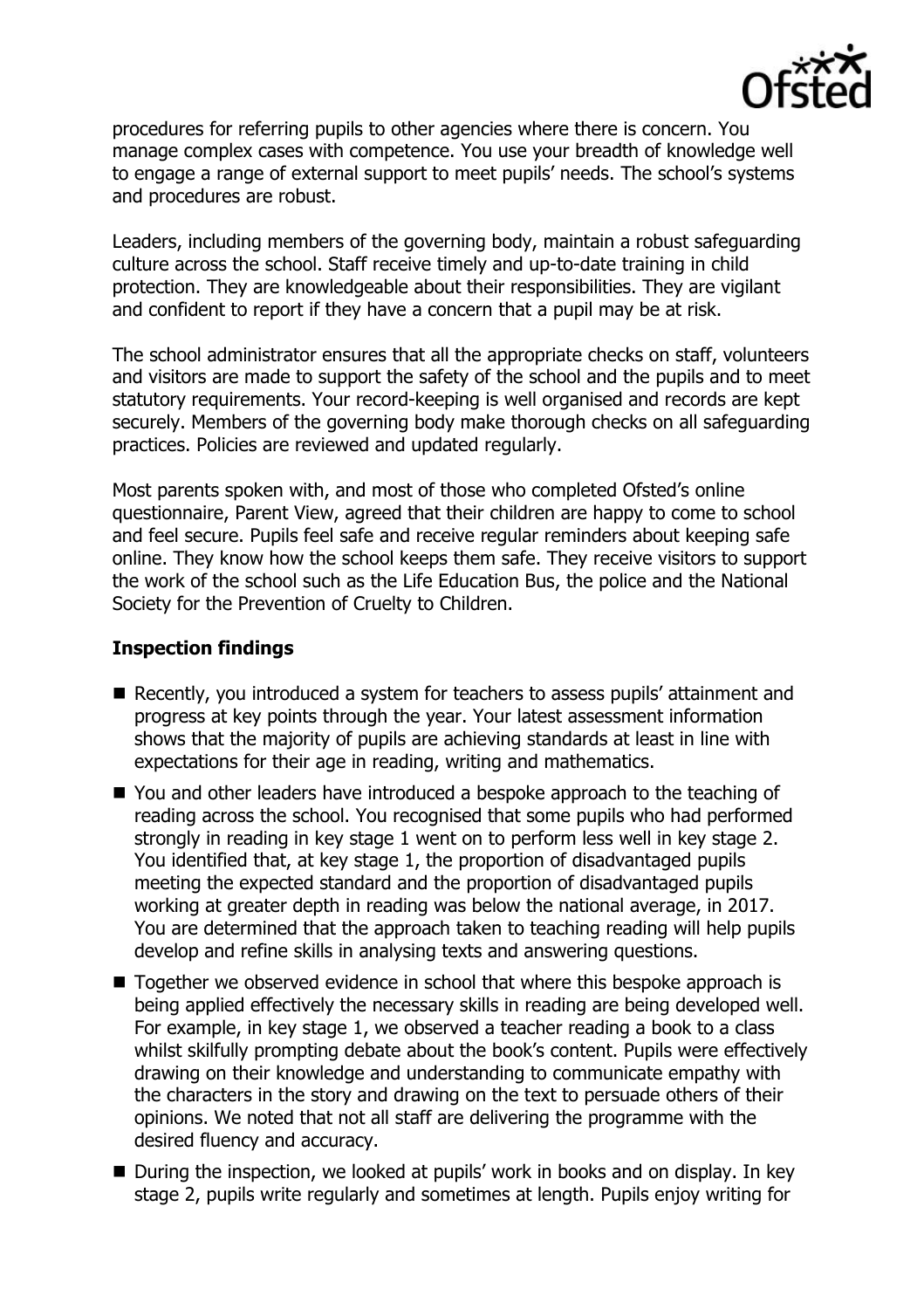

different purposes. For example, we noted good-quality fiction writing based on a recent school visit to a zoo. Pupils were attributing human emotions and behaviour to describe a wild animal's natural environment. Where pupils were communicating their ideas effectively, spelling, punctuation and grammar were accurate. However, opportunities for such challenge are not consistently provided throughout the school. There are occasions when the quality of spelling, punctuation and grammar is not of a high enough standard to support pupils in communicating their ideas clearly.

- $\blacksquare$  The school has reviewed the teaching of mathematics across the school. Published information in 2017 showed that in key stage 2 a significant number of high-prior-attaining pupils did not do as well as they should have. At key stage 1, the proportion of disadvantaged pupils meeting the expected standard was below the national average. In addition, disadvantaged pupils working at greater depth in mathematics was below the national average. You have taken action to identify an appropriate approach to the teaching of mathematics. You have planned for the development of fluency in arithmetic to sit alongside developing pupils' skills in reasoning so pupils will be able to process information and think creatively about solving mathematical problems.
- Published information shows that attendance overall is above the national average. You and the governing body closely monitor pupils' attendance and you have a successful strategy in place to reduce the number of pupils who are absent. You rightly challenge parents to ensure that pupils attend regularly.

# **Next steps for the school**

Leaders and those responsible for governance should ensure that:

- the school has a consistent approach to developing pupils' skills in handwriting so that their work is neat and well presented
- current initiatives are developed and embedded so that more pupils achieve as well as they can in English and mathematics.

I am copying this letter to the chair of the governing body, the regional schools commissioner and the director of children's services for Northamptonshire. This letter will be published on the Ofsted website.

Yours sincerely

Elizabeth Moore **Ofsted Inspector**

# **Information about the inspection**

During the inspection, I met with you to discuss the school's self-evaluation and my key lines of enquiry. I met with a group of governors, including the chair of the governing body. I met with leaders responsible for English, mathematics, pupil